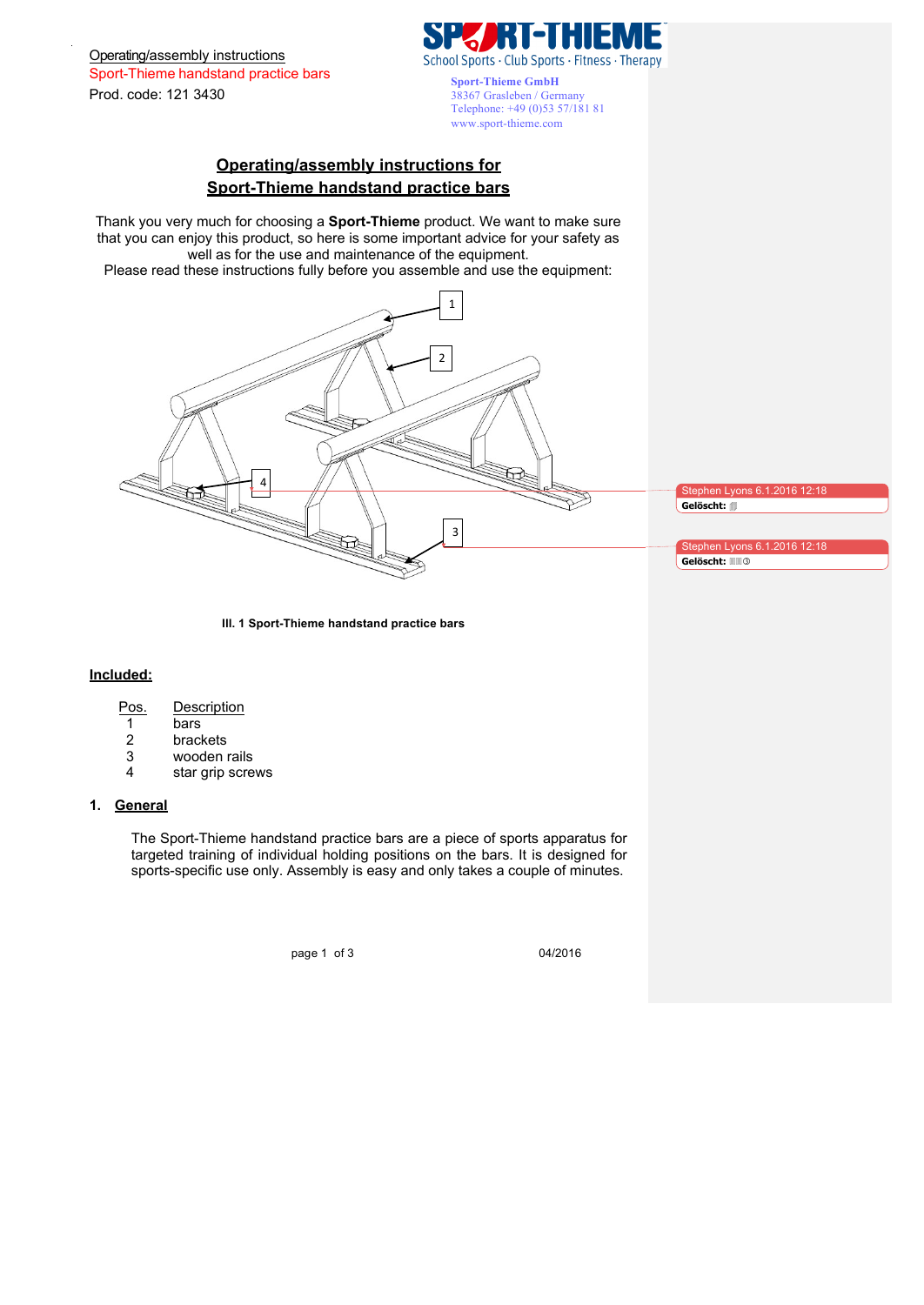Operating/assembly instructions Sport-Thieme handstand practice bars Prod. code: 121 3430



**Sport-Thieme GmbH** 38367 Grasleben / Germany Telephone: +49 (0)53 57/181 81 www.sport-thieme.com

## **2. Assembly instructions**



The bars and brackets $\mathbb O$  and  $\mathbb Q$  come pre-assembled. For assembly, put them on the wooden rails  $\Im$  as shown in the illustration. Fix the bar brackets to the wooden rails at the desired distance using the star grip screws  $\Phi$ .

## **3. Instruction manual**

Because of their variable width adjustment, the handstand practice bars are perfect for training with children and teenagers. If you want to change the bars' width, simply loosen the star grip screws and adjust to the required width by sliding the bars along the wooden rail. The width can be adjusted between 30 and 60 cm.

page 2 of 3 04/2016